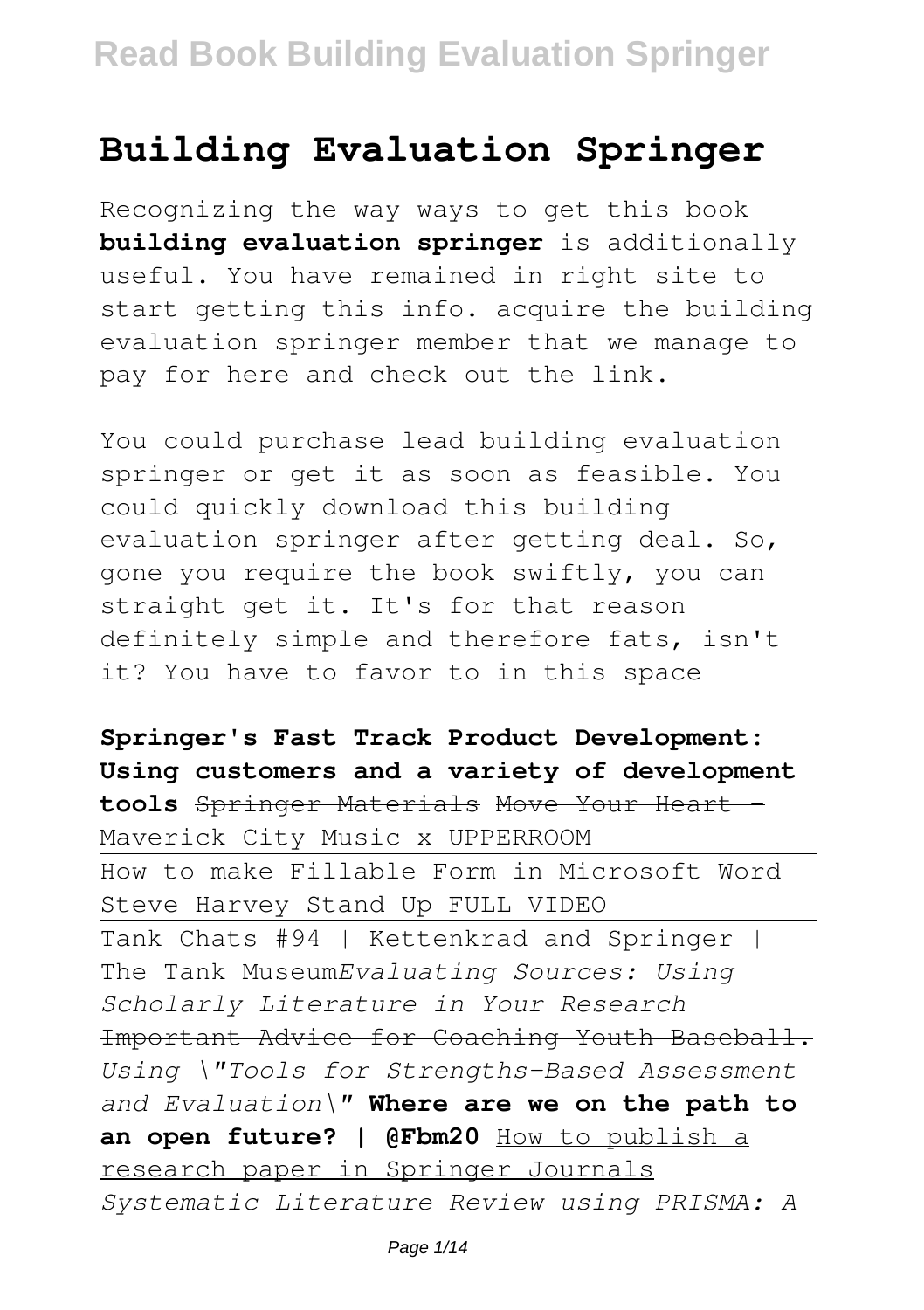*Step-by-Step Guide Farmer's Pig Gives Birth To Human Baby, He Takes A Closer Look And Starts Crying How to Write a Paper in a Weekend (By Prof. Pete Carr)*

How to Remember what you study? | How to Increase your Memory Power? | Study Tips | LetstuteJireh | Elevation Worship \u0026 Maverick City Refiner (feat. Chandler Moore and Steffany Gretzinger) - Maverick City Music | TRIBL Music Come and Behold (Spontaneous) - UPPERROOM Tank Chats #90 | M26 Pershing | The Tank Museum <del>I Thank God +</del> Spontaneous UPPERROOM Worship Moment 01.24.21 Abbie Gamboa **I BOUGHT the CHEAPEST ELECTRIC dirt bike on Amazon MOVE YOUR HEART | SPANISH**

**| CENTRO VIDA** *Maths 26: Relations and Functions (public class)* Springer call for special issues 2020. List of on going calls published by Springer #publish What is Post Occupancy Evaluation?

Ways to pass the ASWB social work licensure exams w/ new review materials from Dr. Dawn ApgarSpringer Summit: Facilitating Scholarly Communication on Campus Part 2 of 3: Assessing Your Strengths as a Health Care Team Member FDP ON HOW TO WRITE AND PUBLISH PAPER IN SPRINGER AND ELSEVIER JOURNALS Simple steps to select Best Journal for Research Paper in Springer - Unpaid/Scopus/SCI - 2020 *Building Evaluation Springer* 46-60, Springer, 1996. [ SAT, complete algorithms ... An Algorithm to Evaluate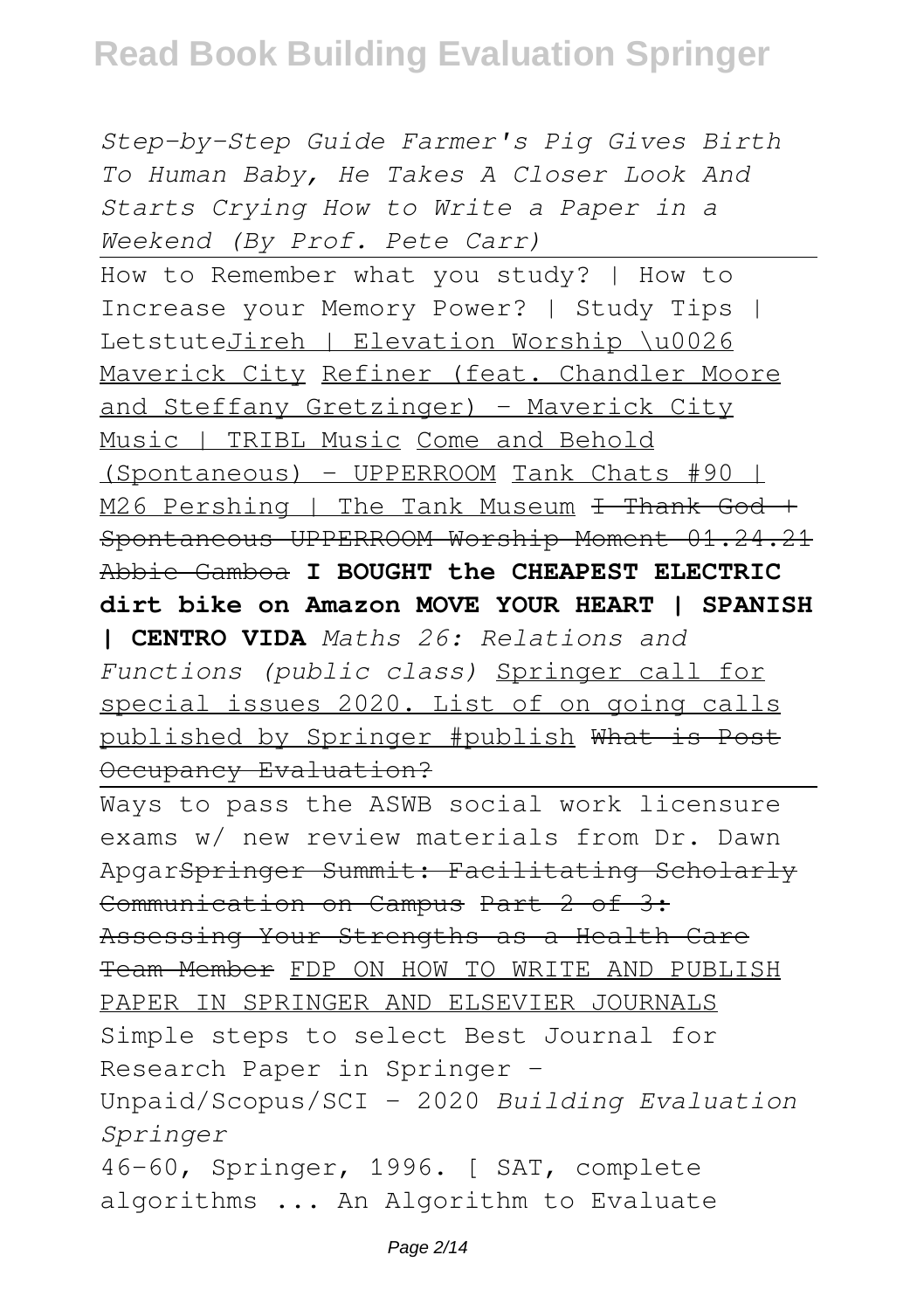Quantified Boolean Formulae and its Experimental Evaluation. Technical report DIS 08-99, March 1999. Significantly ...

*SAT Paper Library (For Internal Use)* Ethylene-containing random copolymers are useful substrates for building radiationtolerant formulations ... the flex-to-failure test as part of a total screening regimen in the evaluation of some ...

*The Gamma Radiation Tolerance of Polypropylene: Measurement and Enhancement* Structure of the building blocks: The Program Organisation Units (POUs ... creating expressions, for conditional evaluation of selected statements and for iteration. A program is defined in IEC ...

*A Developer's Perspective of PLC Configuration and Programming using FBD and ST* Her work focuses on building partnerships across sectors ... health policy and advocacy, program planning and evaluation, and non-profit management. She served as the Principal Investigator evaluating ...

#### *Nancy Epstein, MPH, MAHL*

The 2020 Springer Lecture honored Torontobased optometrist Barbara ... Caffery has noted how the treatment and evaluation of Sjögren's syndrome have changed as well. "Most important to me has been ...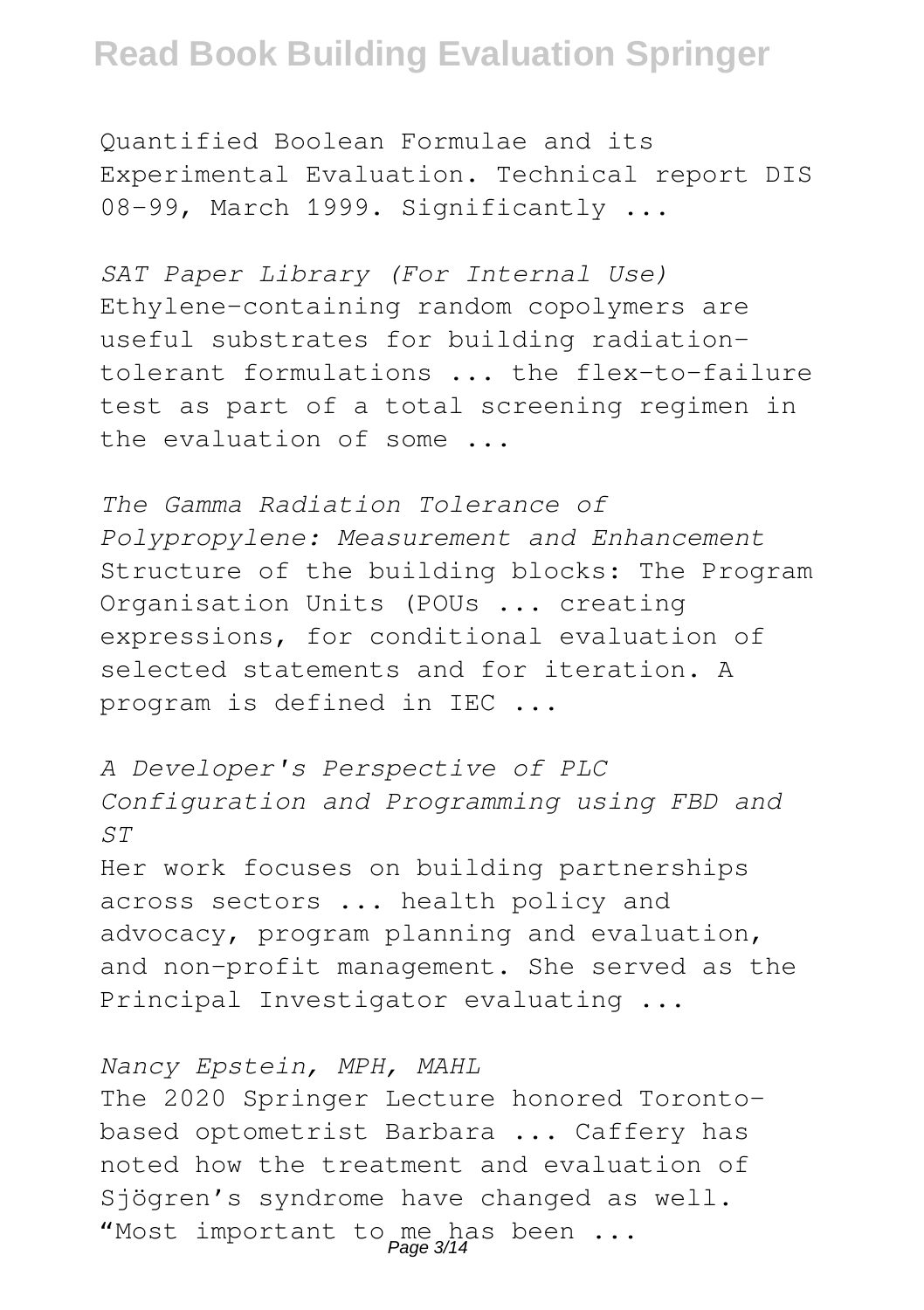*Caffery featured as 2020 Springer Lecture honoree* Liljedahl, P., et. al. (2016). Special Issue of the First 40 years of the Canadian Mathematics Education Study Group: CMESG. Liljedahl, P., Nicol, C., Oesterle, S ...

*Conference Proceedings*

building on web-based outreach efforts, including reaching parents through child care providers. I also assisted county offices with their program evaluation efforts and provided training ...

*Judith A. Myers-Walls, PhD* New York: Springer ... and Evaluation of Veteran Suportive Supervisor Training (VSST): Reintegration of the Oregon National Guard and Reserves into the Workplace. Principal Investigator Leslie Hammer, ...

*Shelley MacDermid Wadsworth, PhD* OSAKA, Japan--(BUSINESS WIRE)--Takeda Pharmaceutical Company Limited (TSE:4502/NYSE:TAK) ("Takeda") today at the American Transplant Congress (ATC) 2021 Virtual Connect presented results from ...

*Phase 3 Clinical Trial Subgroup Analysis Across Solid Organ Transplant (SOT) Types Supports Efficacy of Maribavir Over Conventional Therapies in Post-Transplant Recipients With ...* Page 4/14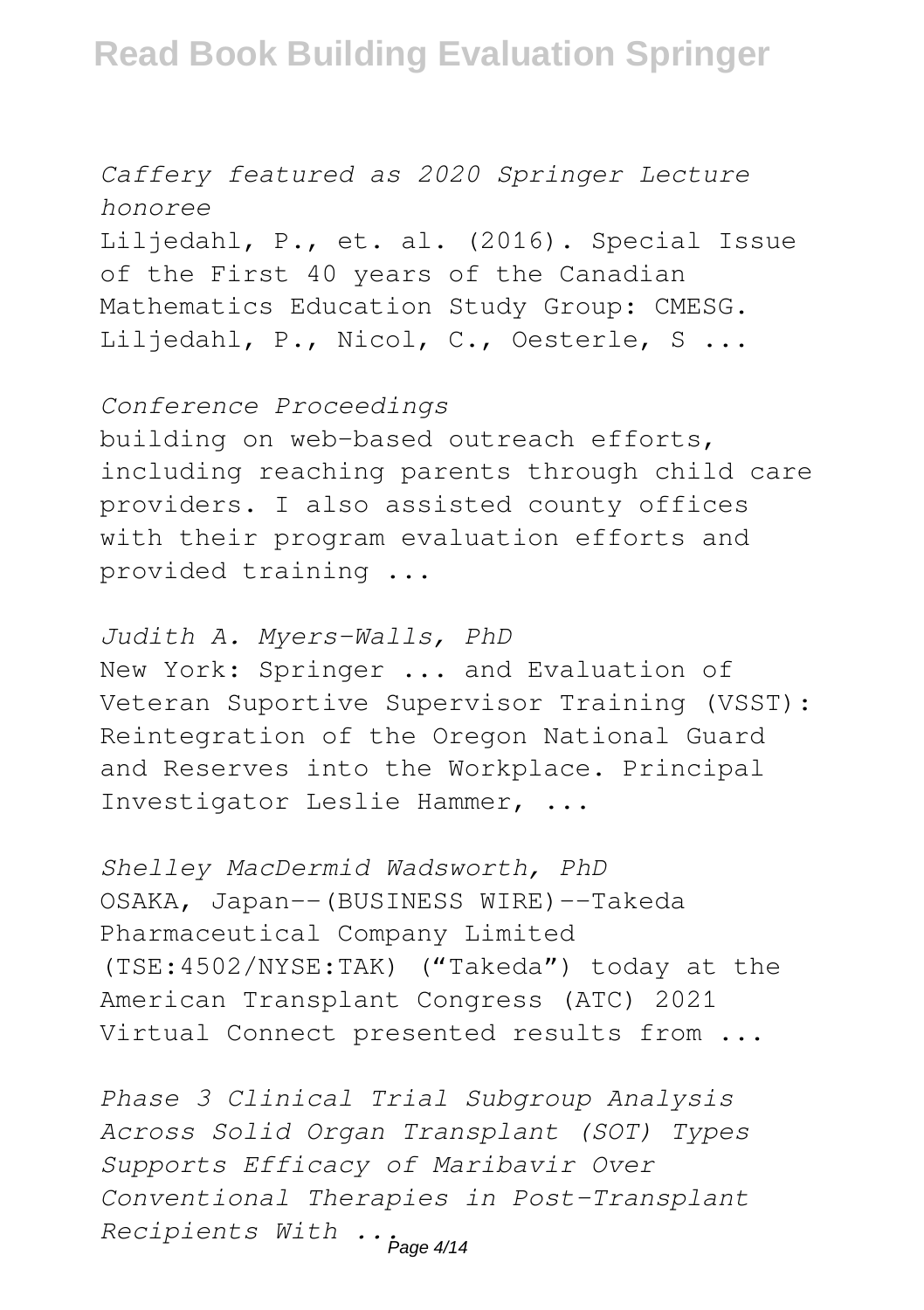Functional foods and nutraceuticals Plantbased antioxidants and their health benefits Flavonoids (polyphenols) and their disease prevention potential and analysis using mass spectrometry Medicinal ...

#### *Vasantha Rupasinghe*

Eman received numerous grants to enhance cybersecurity education, workforce development, and capacity building ... related to the development and evaluation of Artificial Intelligence and Machine ...

*Escambia County Government: REMINDER: Virtual Event, Next District 1 Coffee With The Commissioner June 16* Khadija's services include the preparation of pitch decks, investor-oriented business plans, go to market strategy, market/competitors analysis, financial planning, investor offer evaluation ...

*Brandeis Graduate Professional Studies* Human Rights Education Monitoring and Evaluation Toolkit ... Dordrecht, Netherlands: Springer Publishing, 87-109. Tibbitts, F. (2015). Building a Human Rights Education Movement in the United States.

#### *Tibbitts, Felisa L. (ft2442)*

31-48 in Building Community and Family Resilience: Research, Policy, and Programs, M. Stout and A.W. Harrist (Eds.). New York: Springer Keating ... Emergency Management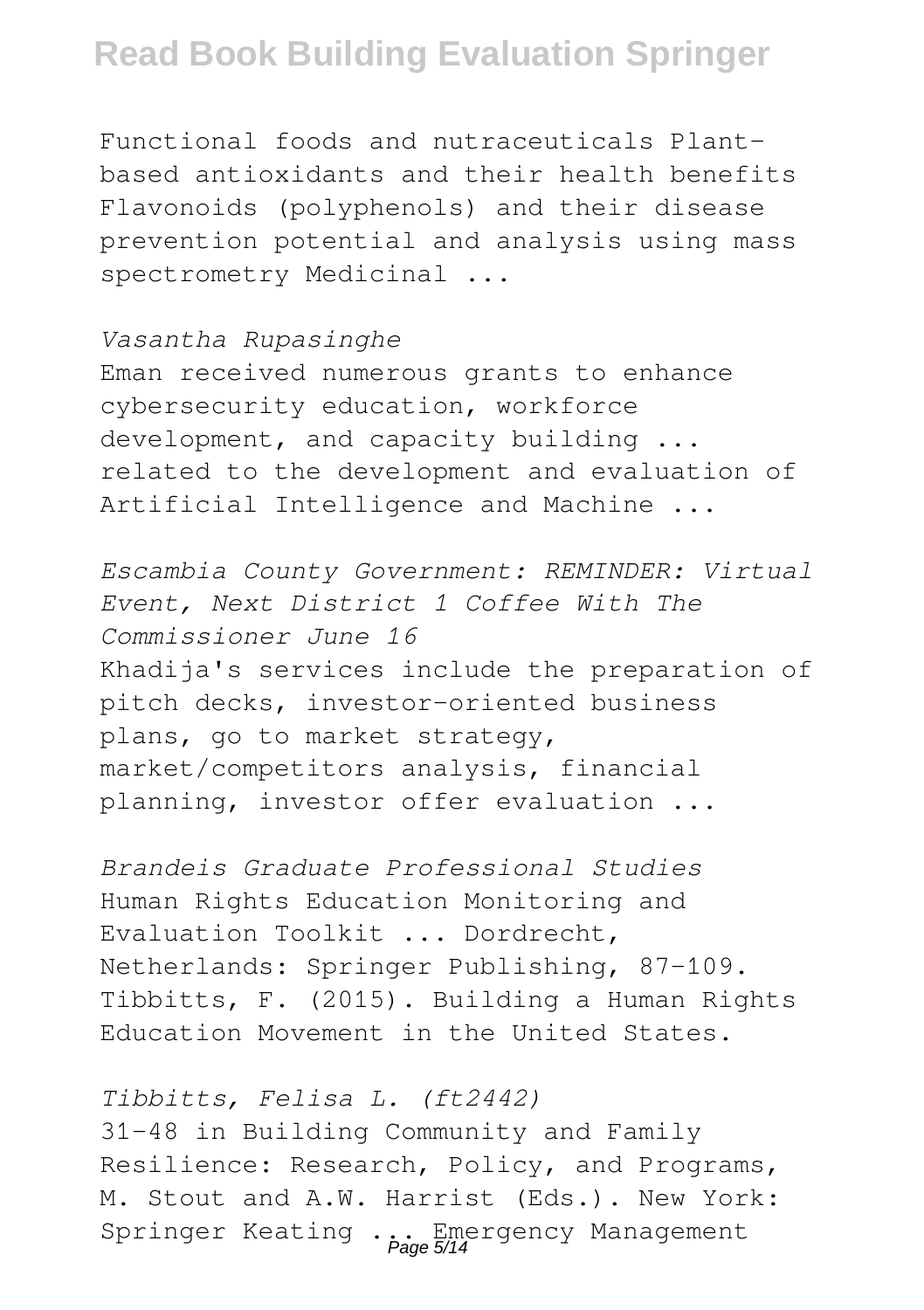Agency (FEMA) training / ...

*Chandler, Thomas E. (tec11)* Our lab conducts research and evaluation studies that examine health outcomes of ... Johns Hopkins University International Arts+Mind Lab Award (2019), \$25,000, PI Building on previous exploratory ...

*Girija Kaimal, EdD*

"Over a six-year period, Donlin Gold conducted an extensive, transparent, and independently reviewed scientific evaluation that included significant community participation and scrutiny ...

*Appeal lodged against water permit for Barrick's Donlin JV* (2010) 'Evaluation of the use of the BBC News School Report project ... Hourigan, Handbook for Digital Learning in K-12 Schools, New York: Springer. Younie, S and Leask, M. (2016) 'Overcoming ...

*Dr Sarah Younie*

3 weeks ago – via Twitter ChaseHughesNBCS Chase Hughes: Jaden Springer, a likely top-20 pick, says he's interviewed with the Knicks, Raptors, Lakers and Suns among many teams. He read the whole ...

The main aim of this book is to present an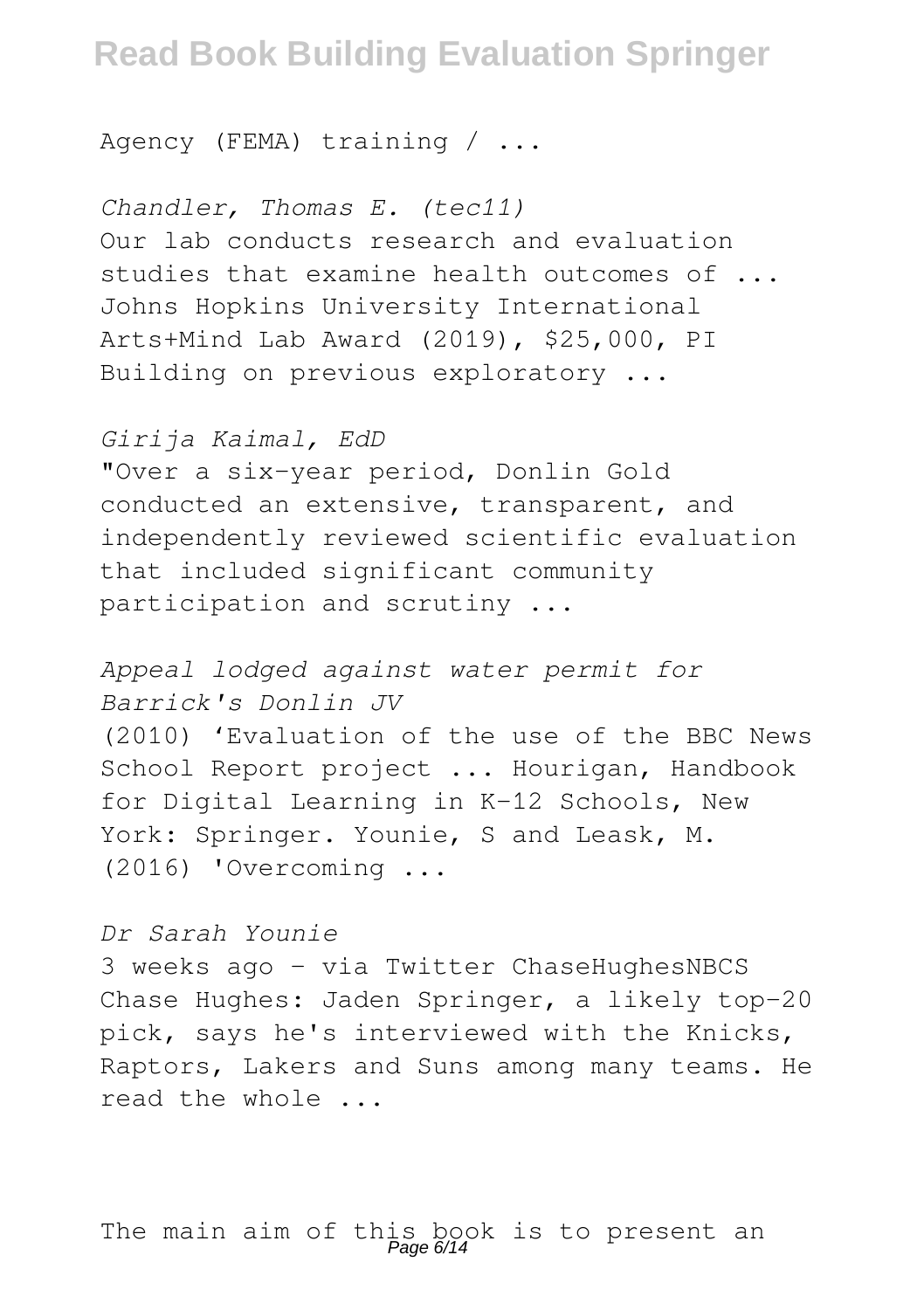intriguing retrospective of Building Performance Evaluation (BPE) as it evolved from Post-Occupancy Evaluation (POE) over the past 25 years. On one hand, this is done by updating original authors' chapter content of Building Evaluation, the first edition published in 1989. That, in turn, is augmented by an orientation toward current and future practice on the other, including new authors who are engaged in ongoing, cutting edge projects. Therefore, individual, methodology oriented chapters covering the fundamental principles of POE and BPE go along with major thematic chapters, topics of which like sustainability or integration of new technologies are addressed in a diversity of case studies from around the globe. Research, methodologies, and framework of POEs continue to evolve. POEs are one step, on the larger scale of BPE, in understanding how buildings function after they are occupied. This resource helps a rchitects, building owners, and facility managers understand the implications and reactions to the facilities that they designed, built and/or commissioned. By considering the whole process from conception to future uses of the building, there can be a more holistic approach to the planning, programming, design, construction, occupancy, and future adaptability of the structure. This book is dedicated to first editor Wolfgang F. E. Preiser who passed away during the process of editing and reviewing chapters of this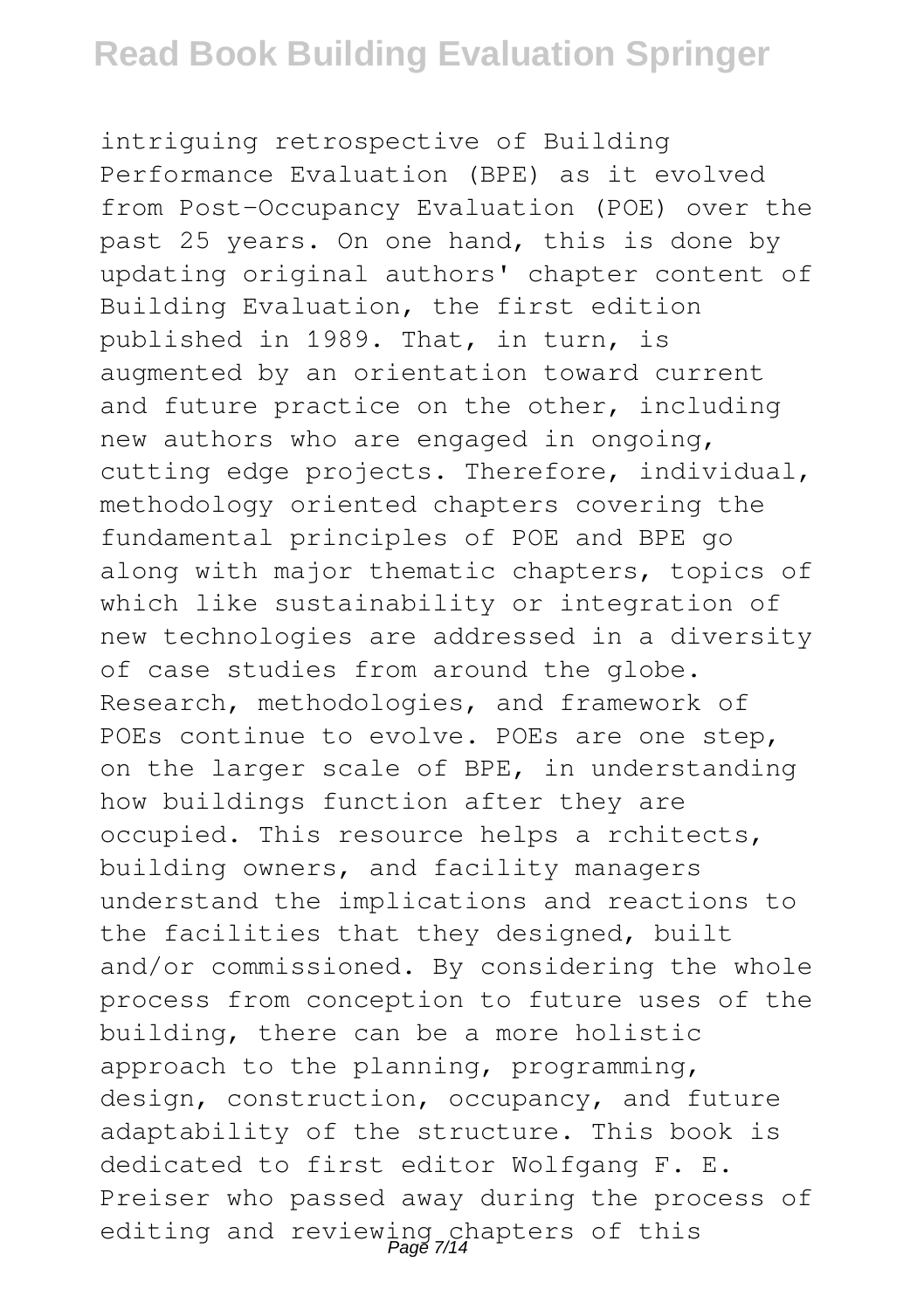volume.

This book is about building evaluation in the broadest sense and it transcends the meaning and conventional boundaries of the evolving field of "post-occupancy evalu ation" by focusing on evaluation throughout the building delivery process. This process is seen not just as being linear with a product in mind, i. e. , the completed and occupied building, but rather, it is seen as a cyclic evolution which has as its goal the continuous improvement of the quality of buildings. This goal can only be accomplished if evaluation occurs throughout the building delivery process, and if: 1. the evaluation that does occur is systematic and rigorous, 2. the data that is obtained can be fed into data bases and clearinghouses for use in future generations of buildings, and; 3. there is continuity in information flow. The idea for this book originated with a symposium that was part of a conference held at the Technical University in Delft, Netherlands, in July of 1988, i. e. , lAPS 10, the tenth biannual conference of the "International Association for the Study of People and their Physical Surroundings. " Authors presented papers based on their book chapters, and discussions ensued about the expanded boundaries of the field, about theoretical, methodological, and practical issues, as well as applications in building evaluation. Other relevant topics were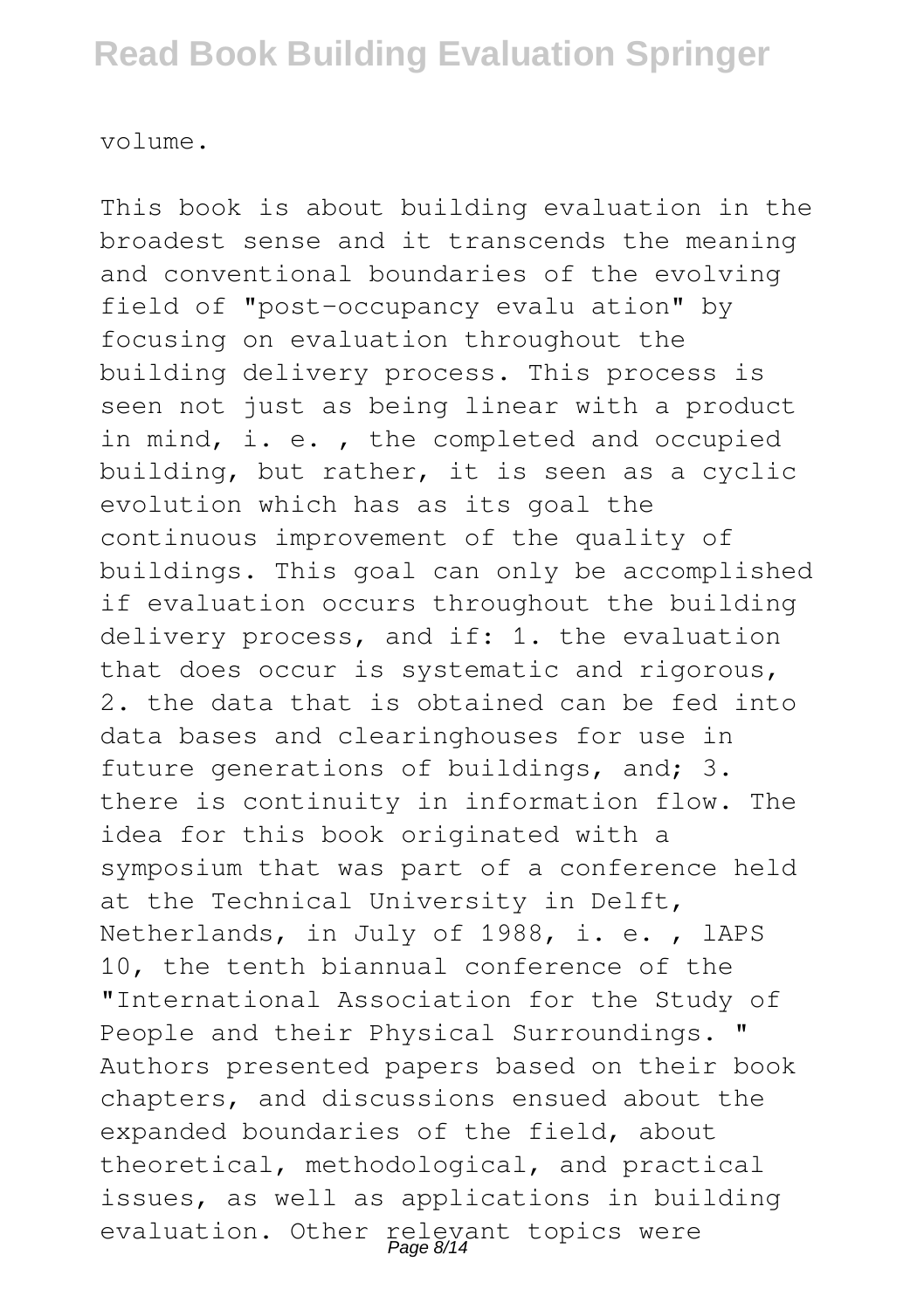identified and several additional authors were invited to participate in order to round out the contents of this book.

The book presents the theoretical background of building physics, dealing with the evaluation of physical phenomena related to heat transfer and energy use in buildings, water and water vapour transfer in building structures, daylighting and electric lighting of buildings, sound transmission in building structures and protection against noise, the occurrence and spread of fires in buildings and the thermal response of cities. It contains numerical and computational evaluation methods, numerous computational case studies and examples of experimental analyses. The book demonstrates that the considered physical processes affect the quality of living and working comfort in indoor and outdoor environment.

This book presents cutting-edge work on the energy efficiency and environmental sustainability of buildings, examining EU policies, regulations and technologies for complex systems such as passive buildings, sustainable buildings and, as part of the Energy Performance of Building Directive (EPBD), nearly Zero Energy Buildings (nZEB) requirements. It explores a wide range of topics, including indoor environment requirements, building physics, in-situ experiments to determine the thermal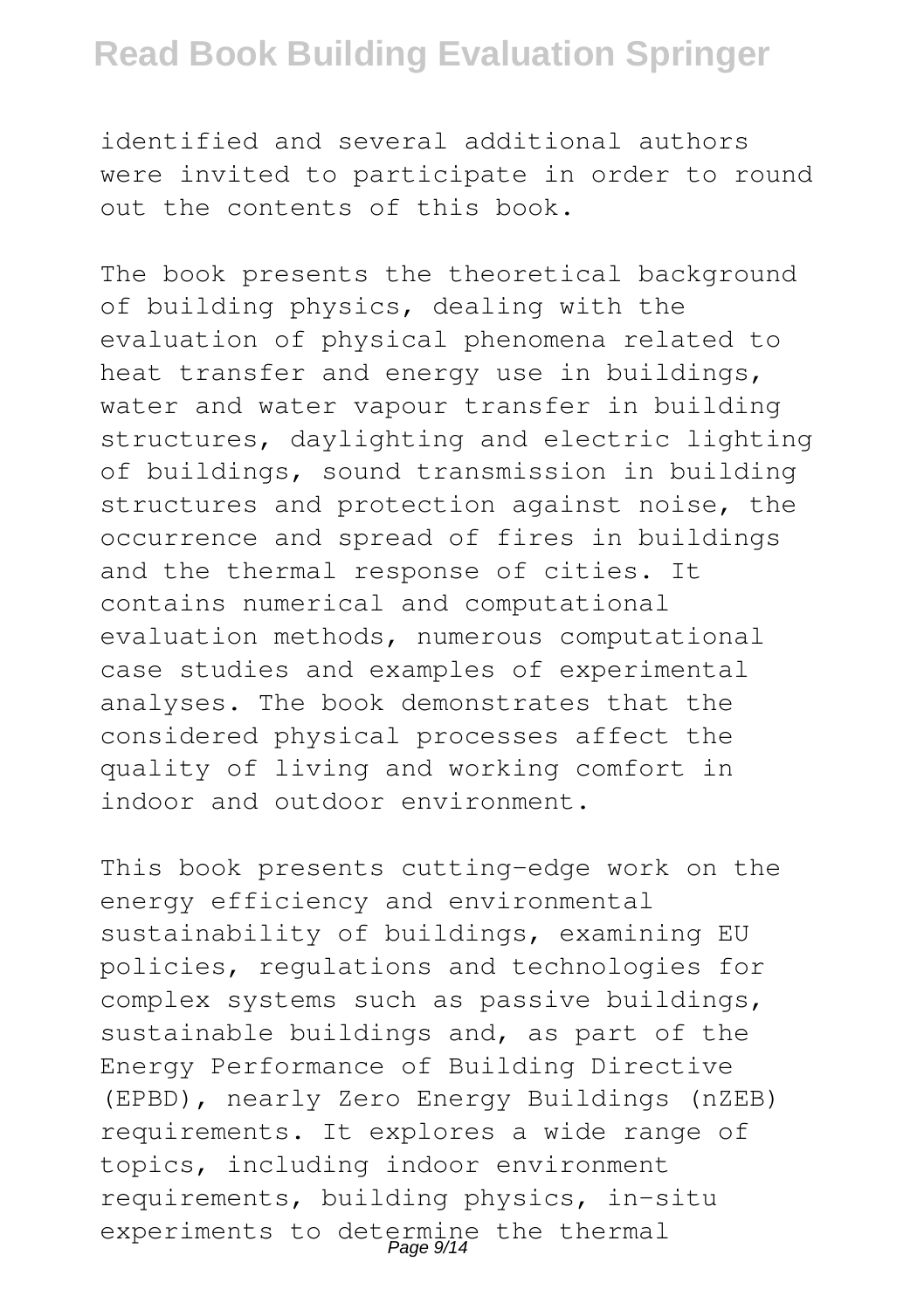properties of buildings, nZEB requirements, building service technology, and methods of evaluating energy efficiency and environmental impacts. It also provides an overview of the best available technologies for nZEB, including those for the rational use of energy, utilization of renewable energy sources, EPBD systems and calculation methods. This book is a valuable resource for students, researchers and practitioners of urban planning, and architecture, civil and mechanical engineering.

Evaluating building materials for environmental sustainability is a complex prospect. How do governmental agencies and the design industry actually measure sustainable initiatives and environmental impacts? This book breaks down the technical vocabulary and principles that define environmentally sustainable choices across interior and exterior architectural products to help the reader understand: Material ingredient selection Energy and water use Emissions, including greenhouse gases Human health and toxicity Social accountability assessment This guide explains the structure of green certifications, standards and ecolabels, life cycle assessment, environmental regulations, and more. It presents a historic timeline for context and a snapshot of current trends and future objectives. It is a comprehensive reference for interior designers, architects, building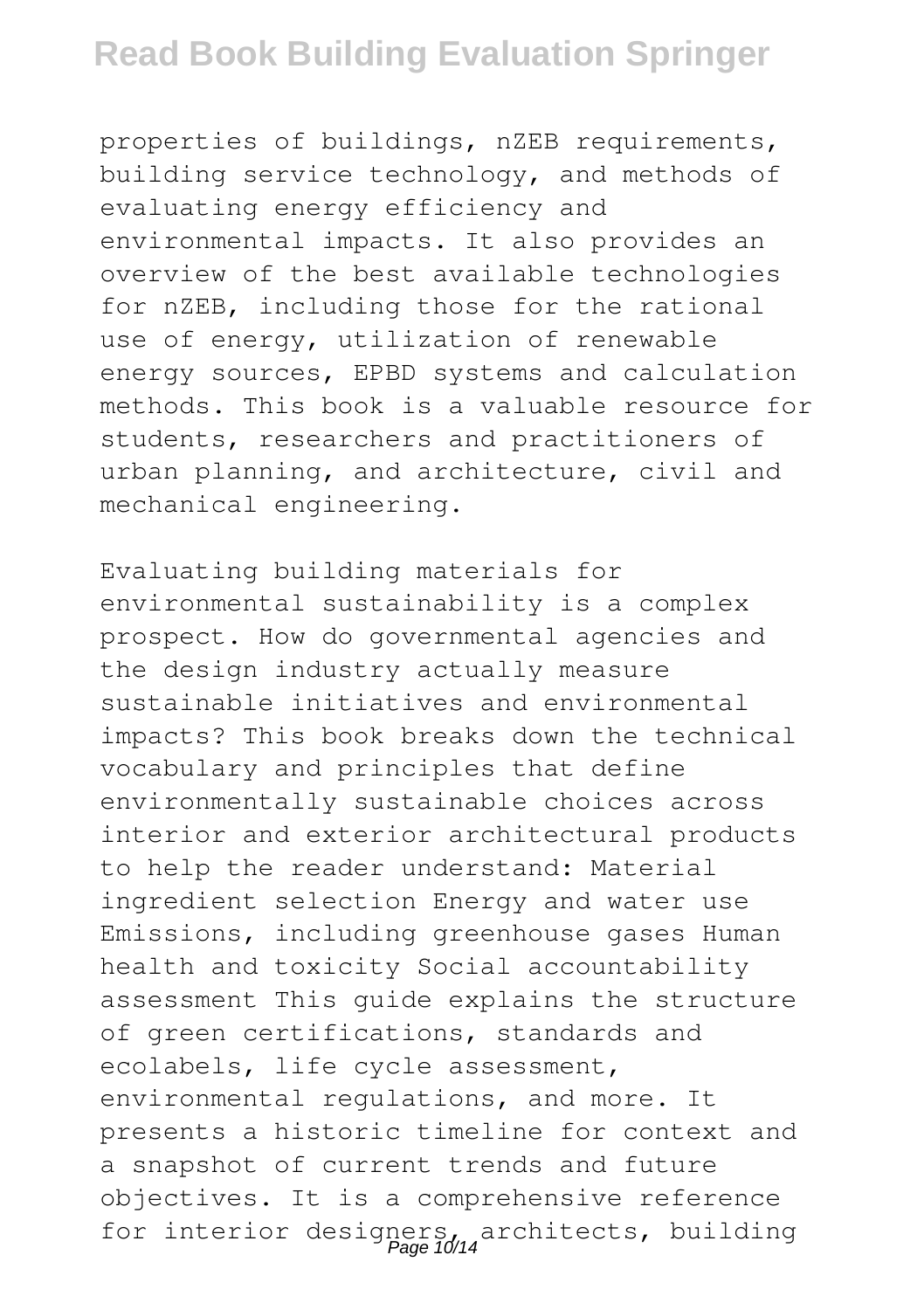owners, contractors, and students enrolled in interior design and architecture.

Post-occupancy evaluation, focusing on building's occupants and their needs, provides insight into the consequences of past design decisions and forms a sound basis for creating better buildings in the future. This book, first published in 1988, includes a review of the evolution of the field, a conceptual frame-work for POE, and pragmatic information on planning, conducting, and reporting POEs. Post-Occupancy Evaluation categorizes the approaches to building evaluation by describing the three levels of POE effort - indicative, investigative, and diagnostic, each differing in terms of time, resources, and personnel needed. In its scope Post-Occupancy Evaluation is both comprehensive and specific; professionals in the design and planning disciplines will find it an invaluable resource for understanding the theory behind POE's and the procedures needed to put the theory into practice.

This book constitutes the refeered proceedings of the 18th Interational Conference on Information Processing in Medical Imaging, IPMI 2003, held in UK, in July 2003. The 57 revised full papers presented were carefully reviewed and selected from submissions. The papers are organized in topical sections shape modeling, shape analysis, segmentation, color,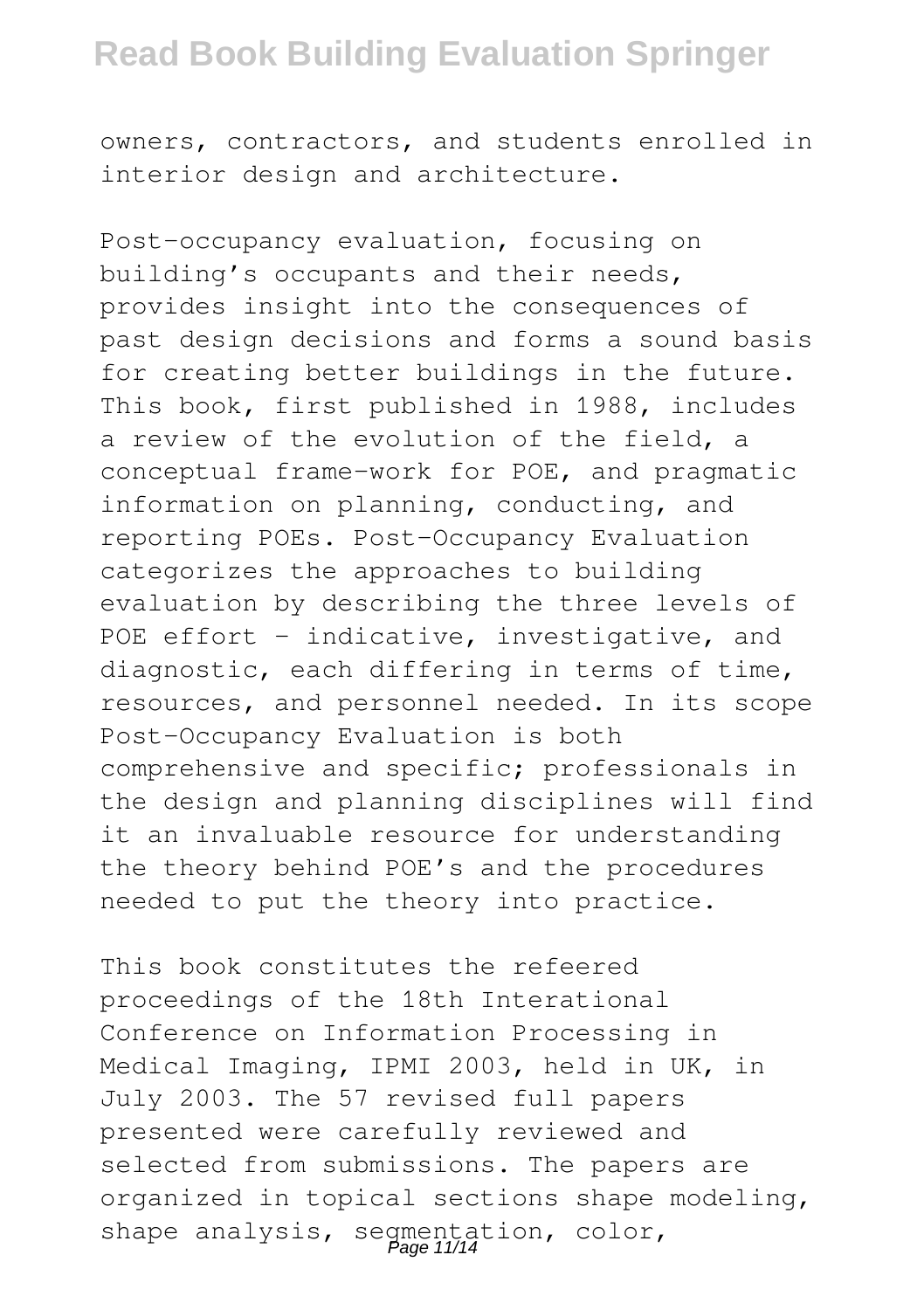performance characterization, registration and modeling similarity, registration and modeling deformation, cardiac motion, fMRI analysis, and diffusion imaging and tractography.

This book comprises a selection of the top contributions presented at the second international conference "Smart and Sustainable Planning for Cities and Regions 2017", held in March 2017 in Bolzano, Italy. Featuring forty-six papers by policy-makers, academics and consultants, it discusses current groundbreaking research in smart and sustainable planning, including the progress made in overcoming cities' challenges towards improving the quality of life. Climate change adaptation and mitigation of global warming, generally identified as drivers of global policies, are just the "tip of the iceberg" when it comes to smart energy transition. Indeed, equally relevant towards this current transformation – and key topics in this volume – are ICTs, public spaces and society; next economy for the city; strategies and actions for good governance; urban-rural innovation; rethinking mobility. The book's depth in understanding and insightfulness in re-thinking demonstrate the breaking of new ground in smart and sustainable planning. A new ground that policy-makers, academics and consultants may build upon as a bedrock for smart and sustainable planning.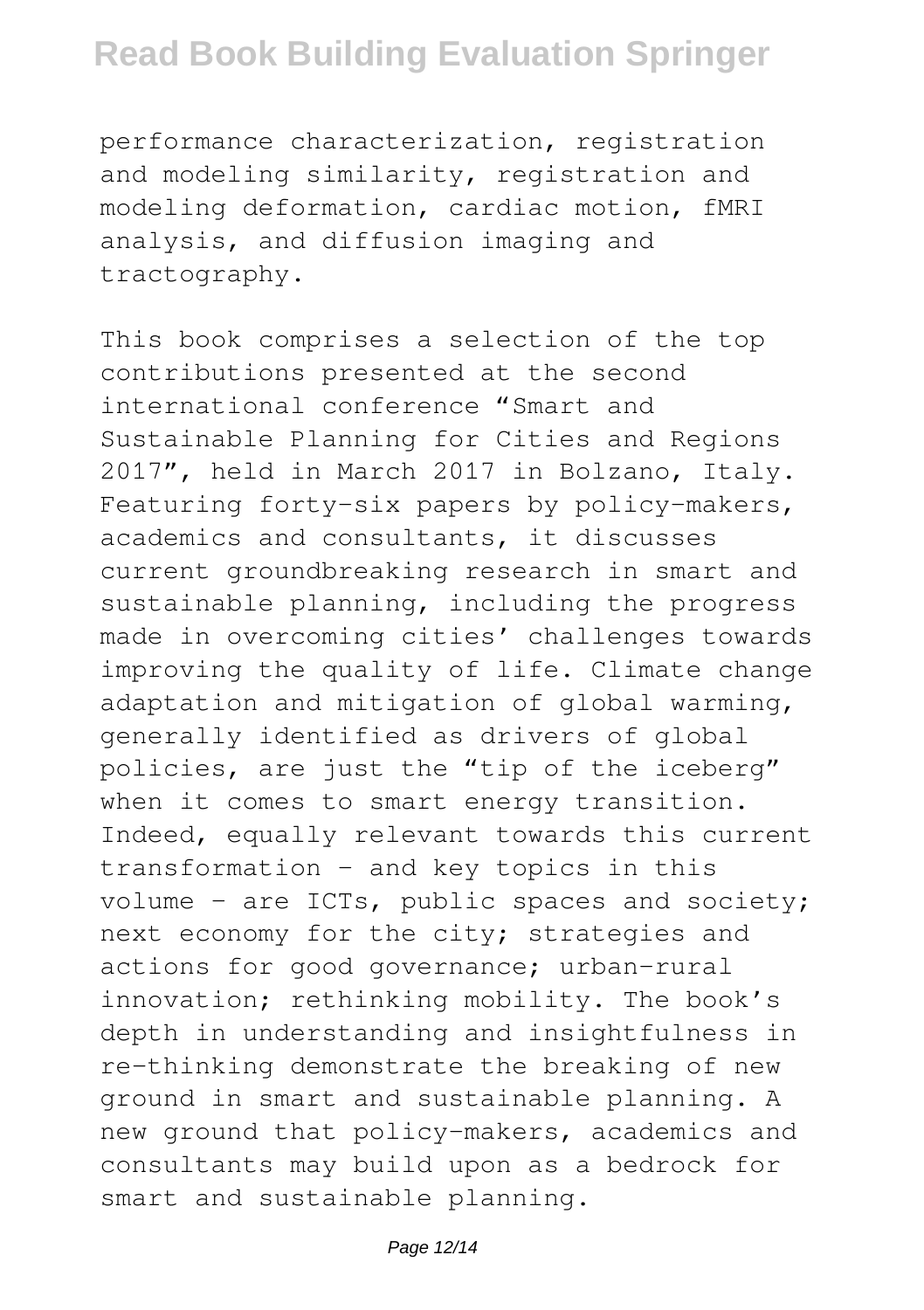The United Nations included sustainable cities and communities in its 2030 SDGs. Cities and, on a smaller scale, neighborhoods, building managers and firms are now adopting technologies and information systems to help achieve the energy, economic, social and environmental transition. This volume gathers contributions on the key organizational success factors for this transition. To do so, it analyzes the role of information systems, use of data, and technological assistance solutions from multiple perspectives. The goal is to develop a framework that can successfully apply information systems to organizational and environmental issues for smart cities and smart buildings. Accordingly, the book addresses living-lab experiment evaluation techniques, and provides critical analyses of the role of the environment, context and users' behavioral responses. In addition, it discusses key questions on the efficient management of resources, need for appropriate IT solutions, and employing co-creation with users to improve planning and organization.

This open access book focuses on the development of methods, interoperable and integrated ICT tools, and survey techniques for optimal management of the building process. The construction sector is facing an increasing demand for major innovations in terms of digital dematerialization and technologies such as the Internet of Things,